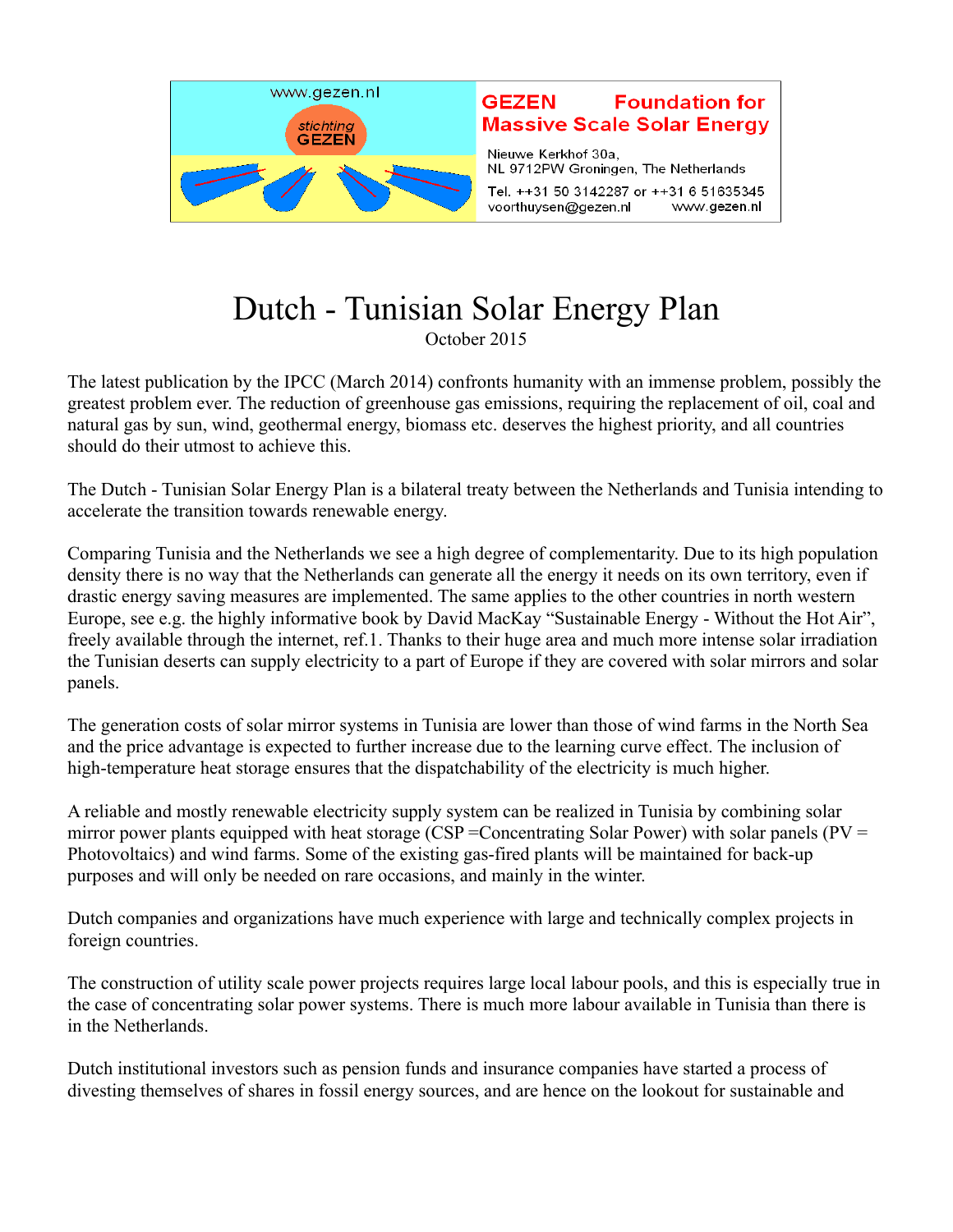climate neutral long term investments. Besides offshore wind farms, solar power plants in Tunisia suit the requirements of this kind of investor very well.

We propose a cooperation between the Netherlands and Tunisia, laid down in a bilateral treaty bearing the name Dutch Tunisian Solar Energy Plan. This plan should enable renewable energy projects in Tunisia that fulfill certain conditions to profit from the Dutch SDE+ regulation.

The first phase of the Plan is the realization of an almost 100% renewable electricity production in Tunisia within 15 years. All relevant technologies, large or small scale, including wind, can can be included in the Plan, however the proposed name is deemed appropriate considering the fact that solar energy is dominant in a country such as Tunisia. During the global transition from fossil to renewable energy, solar energy is the low hanging fruit from which Dutch companies can only profit when there is a good cooperation with such a sunny country.

In the second phase new High Voltage Direct Current conduits will transport electricity to Europe. Furthermore energy intensive industry such as aluminium factories can be established in Tunisia. In our vision of the future "solar oil" will be made from solar energy and  $CO<sub>2</sub>$  which is captured from the atmosphere. This solar oil will replace the diesel and petrol fuels made from petroleum. Tunisia is an eminently suitable location for this new industry.

In more detail the Dutch Tunisian Solar Energy Plan can comprise the following subjects:

1. Making an inventory of the geographical, climatological, economical, sociological, and legal potentials of solar energy in Tunisia, including the utility scale variants.

2. Making an inventory of the existing initiatives for Tunisia, such as that by NUR Energy (ref. 2)

3. Making up a plan to make the electricity supply for Tunisia almost completely renewable within 15 years so that the  $CO<sub>2</sub>$  emissions of the existing Tunisian gas fired power plants will be decimated. This plan is more ambitious by a factor 3 than the Intended Nationally Determined Contribution (INDC) that has been submitted by Tunisia for the climate conference COP21 in Paris, see ref. 3.

4. The creation of a single legal space in the Netherlands an Tunisia, more specifically: the SDE+ regulation should also apply in Tunisian territory.

5. Collaboration between Dutch and Tunisian universities and colleges in the field of solar energy, collaboration between ECN and TNO and their sister organizations in Tunisia, creation of joint solar energy laboratory in Tunisia.

6. Creation of a revolving Dutch - Tunisian solar energy investment fund, to be financed from Dutch natural gas income.

7. Stimulation of the Dutch and Tunisian solar energy industry, including the CSP industry

8. Construction and operation of a CSP power plant of at least 100 MW, for example a solar tower plant from the Dutch NEM company (ref. 4) by a Dutch - Tunisian syndicate, with a PPA (power supply contract) that is paid for by the Dutch SDE+.

9. Registration of this CSP power plant as contribution towards the compulsory 14% renewable Dutch electricity generation as per 2020. The relevant European guideline, EU Electricity Guideline 2009/28/EG art. 9, allows this within the framework of a bilateral treaty, on condition that the electricity is delivered through a high voltage line to a European member state, e.g. Italy.

The Dutch Tunisian Solar Energy Plan should complement and strengthen existing international collaborations and initiatives such as the Mediteranean Union, Desertec and EUROSUNMED.

The Dutch Tunisian Solar Energy Plan will turn Tunisia into an energy exporting country towards which Dutch industry can supply a sizable contribution.